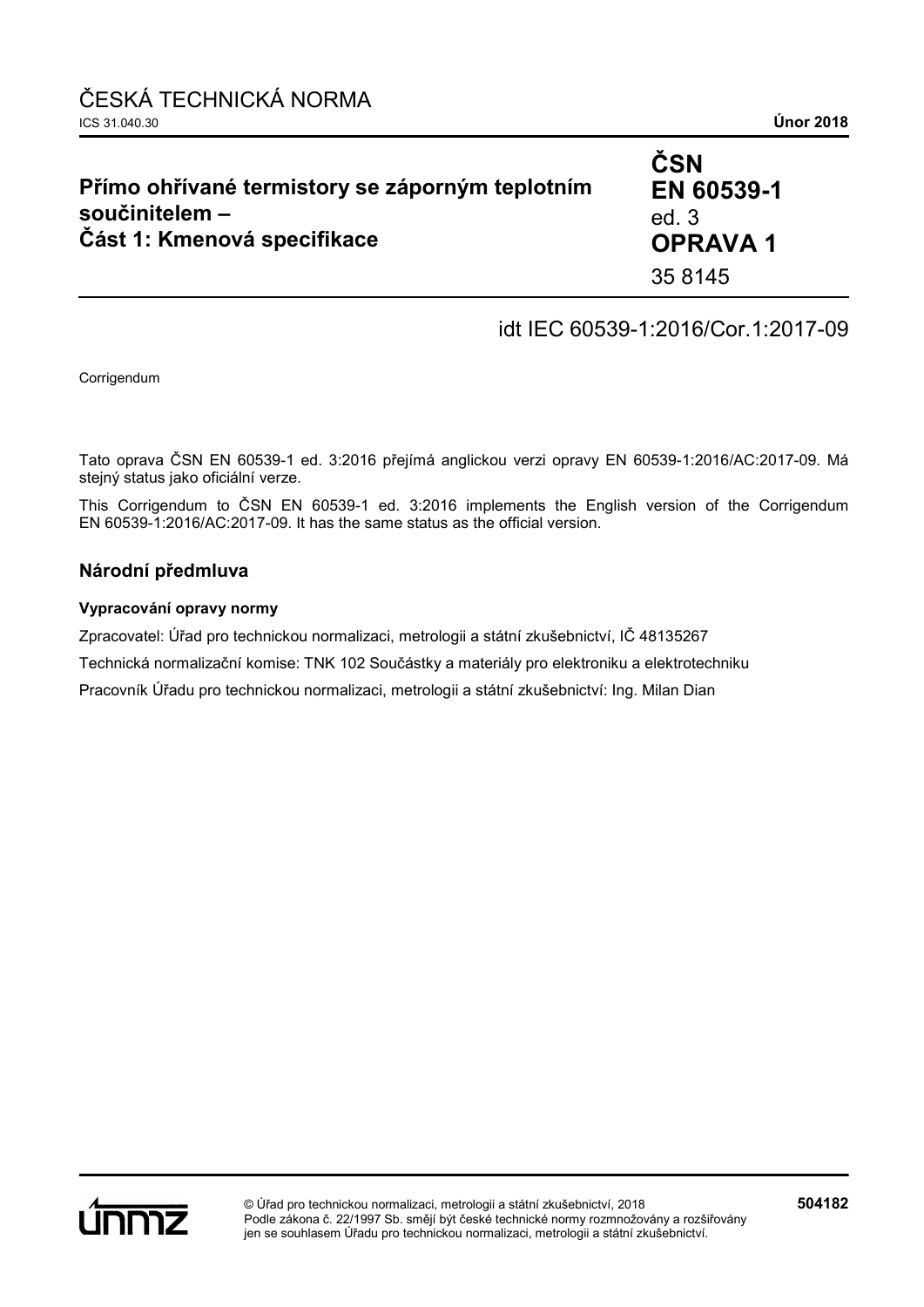ČSN EN 60539-1 ed. 3/Opr. 1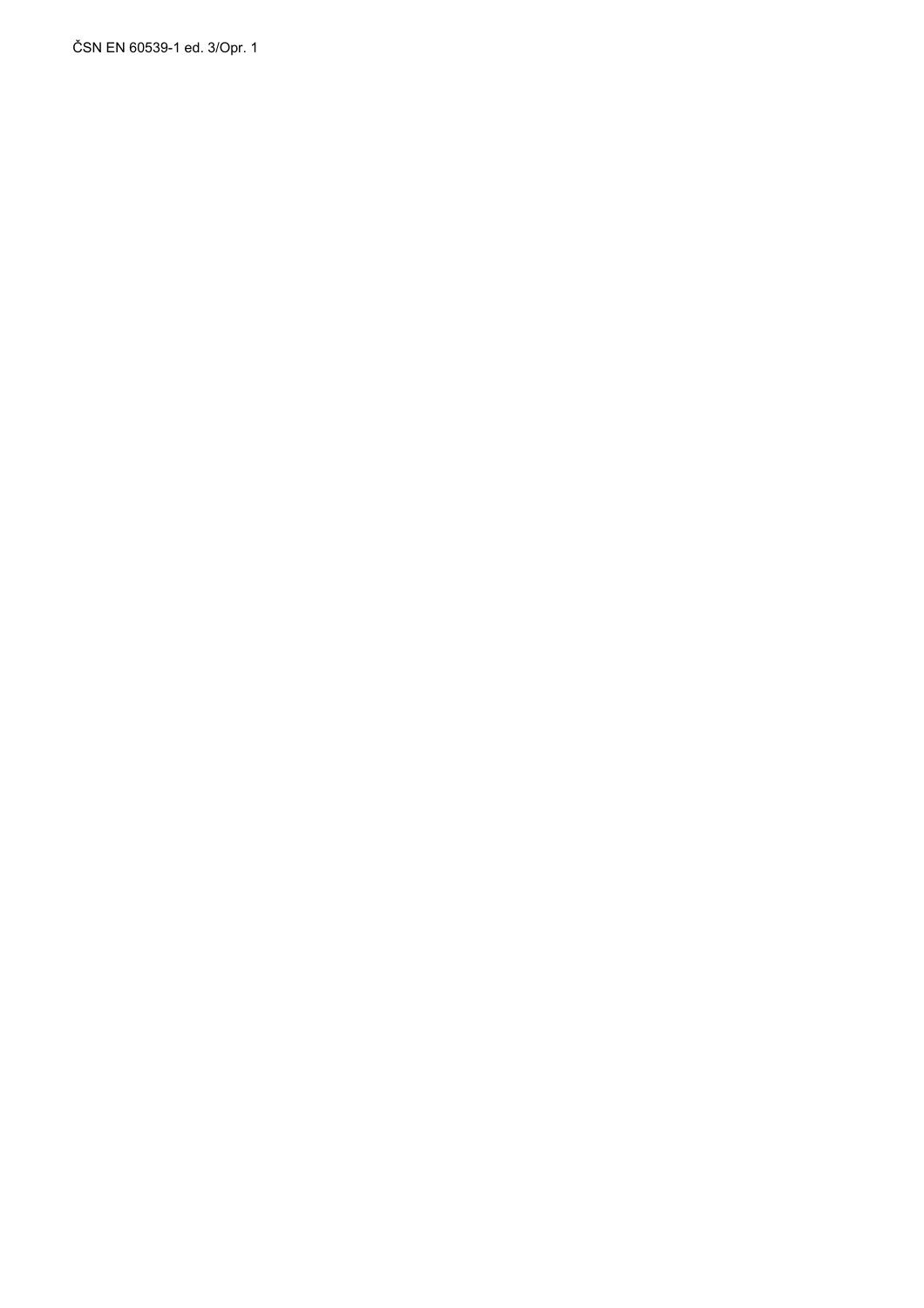# EUROPEAN STANDARD NORME EUROPÉENNE EUROPÄISCHE NORM



September 2017

ICS 31.040.30

English Version

# Directly heated negative temperature coefficient thermistors - Part 1: Generic specification (IEC 60539-1:2016/COR1:2017)

Thermistances à coefficient de température négatif à chauffage direct - Partie 1: Spécification générique (IEC 60539-1:2016/COR1:2017)

Direkt geheizte temperaturabhängige Widerstände mit negativem Temperaturkoeffizienten - Teil 1: Fachgrundspezifikation (IEC 60539-1:2016/COR1:2017)

This corrigendum becomes effective on 22 September 2017 for incorporation in the English language version of the EN.



European Committee for Electrotechnical Standardization Comité Européen de Normalisation Electrotechnique Europäisches Komitee für Elektrotechnische Normung

**CEN-CENELEC Management Centre: Avenue Marnix 17, B-1000 Brussels** 

© 2017 CENELEC All rights of exploitation in any form and by any means reserved worldwide for CENELEC Members.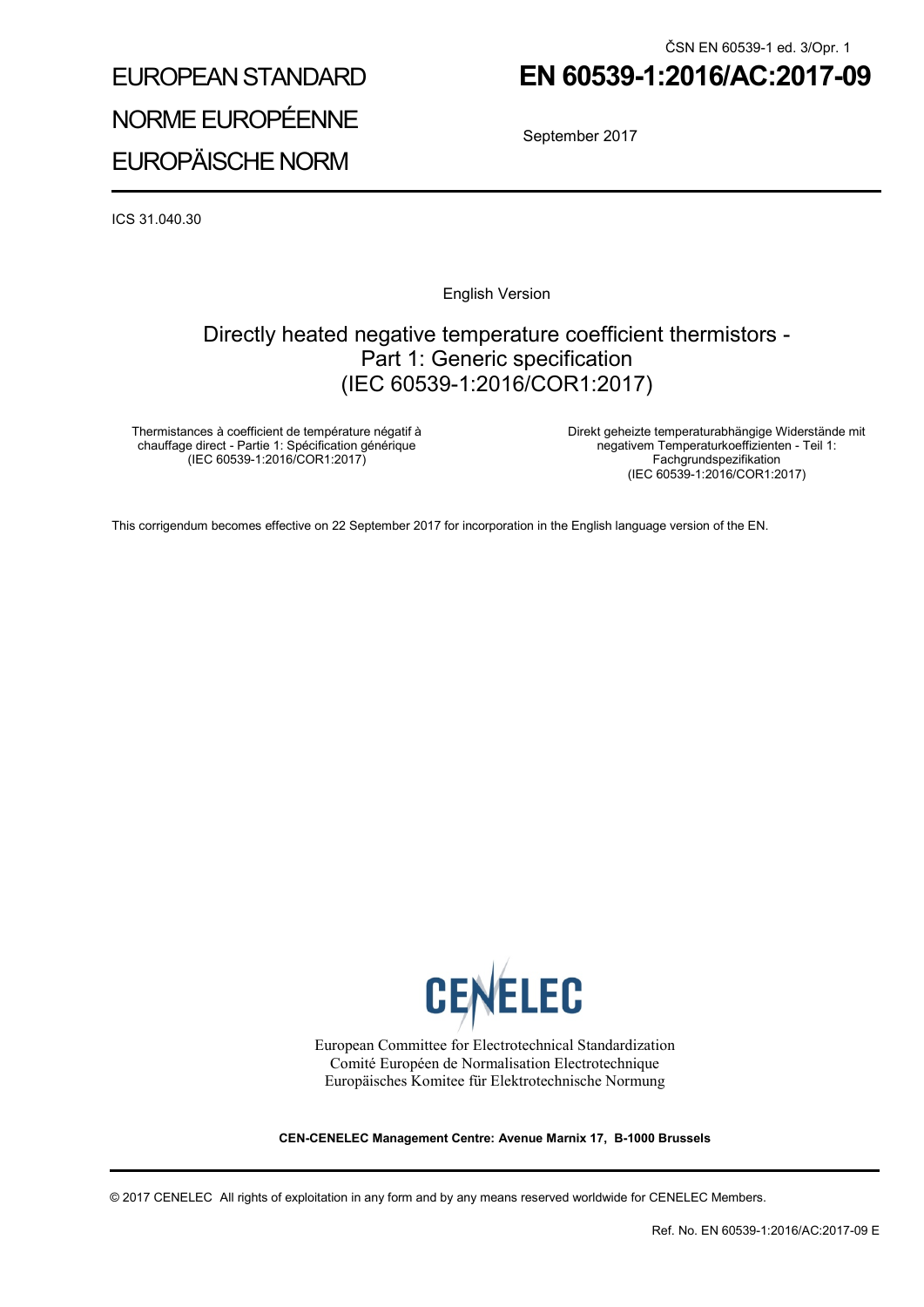EN 60539-1:2016/AC:2017-09

ČSN EN 60539-1 ed. 3/Opr. 1

#### **Endorsement notice**

The text of the corrigendum IEC 60539-1:2016/COR1:2017 was approved by CENELEC as EN 60539-1:2016/AC:2017-09 without any modification.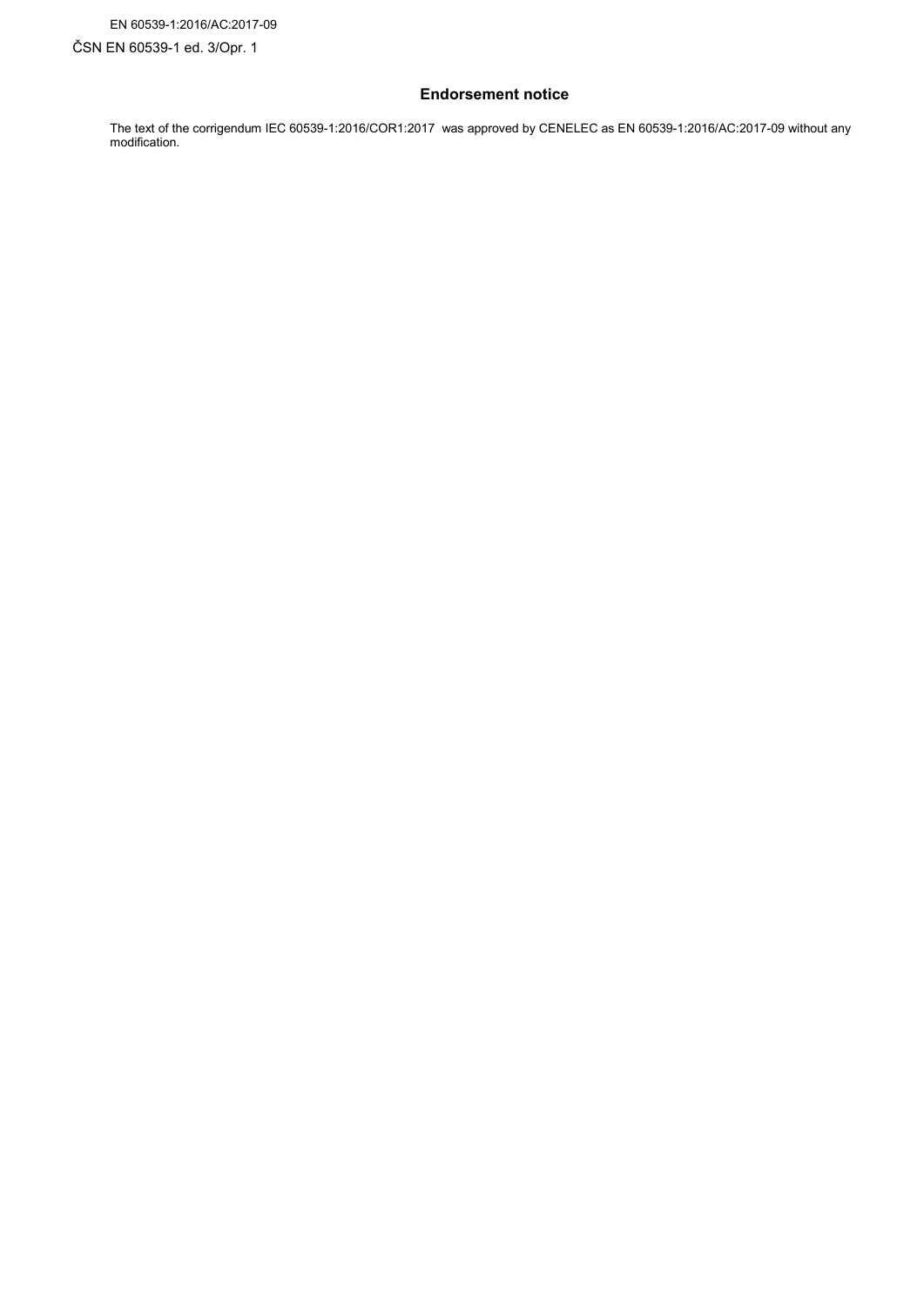$IEC 60539-1:2016/COR1:2017$   $-1-$ © IEC 2017

# INTERNATIONAL ELECTROTECHNICAL COMMISSION COMMISSION ÉLECTROTECHNIQUE INTERNATIONALE

\_\_\_\_\_\_\_\_\_\_\_\_

**IEC 60539-1 Edition 3.0 2016-04**

**IEC 60539-1 Édition 3.0 2016-04**

**DIRECTLY HEATED NEGATIVE TEMPERATURE COEFFICIENT THERMISTORS –** 

**Part 1: Generic specification**

**THERMISTANCES À COEFFICIENT DE TEMPÉRATURE NÉGATIF À CHAUFFAGE DIRECT –** 

**Partie 1: Spécification générique**

# **CORRIGENDUM 1**

Corrections to the French version appear after the English text.

Les corrections à la version française sont données après le texte anglais.

# **5.12 Thermal time constant by ambient temperature change**  $(\tau_a)$

*Replace with this new subclause 5.12:*

#### **5.12 Thermal time constant by ambient temperature change**  $(\tau_a)$

# **5.12.1 The hot to cold thermal time constant for ambient temperature change**

# **5.12.1.1 General**

The method of test shall be as described below.

#### **5.12.1.2 Initial measurements**

The zero-power resistance shall be measured as prescribed in 5.6 at the temperature  $T_i$ followed by the same measurement at  $T_a$ . The temperature  $T_i$  is calculated as follows:

$$
T_{\mathsf{i}} = T_{\mathsf{b}} - (T_{\mathsf{b}} - T_{\mathsf{a}}) \times 0.632
$$

where

 $T<sub>b</sub>$  is (273,15 + 85) K, unless otherwise specified in the detail specification;

*T<sub>a</sub>* is (273,15 + 25) K, unless otherwise specified in the detail specification.

Measurements shall be recorded.

#### **5.12.1.3 Preconditioning**

The thermistor shall be immersed in a medium with a temperature  $T<sub>b</sub>$  and allowed to reach the medium temperature.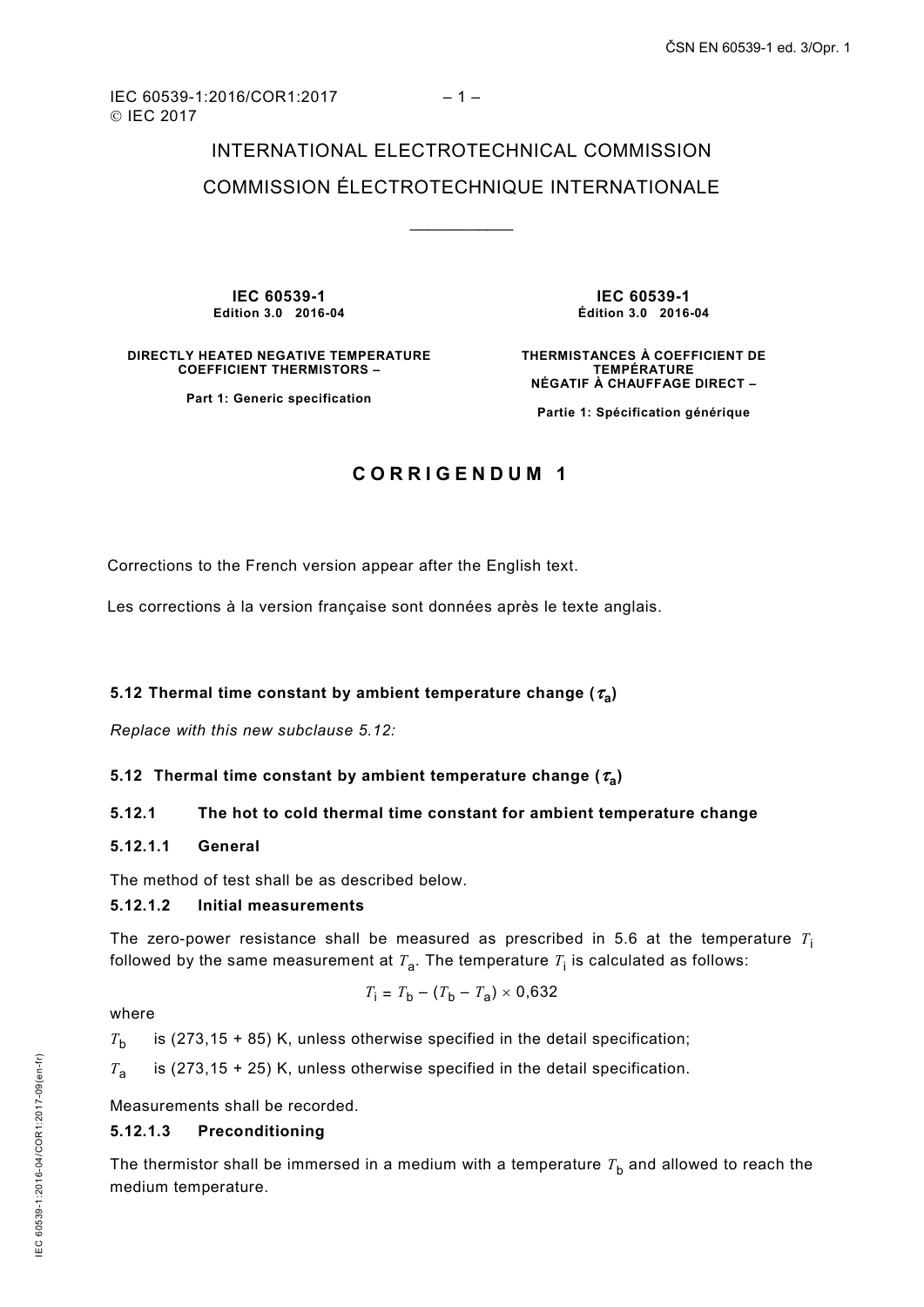# **5.12.1.4 Test methods**

The thermistor shall be transferred rapidly to a medium with a temperature  $T_a$ . The time it takes for the thermistor to reach the zero-power resistance at  $T_i$  shall be measured.

The resulting time is the thermal time constant by ambient temperature change.

# **5.12.2 The cold to hot thermal time constant for ambient temperature change**

# **5.12.2.1 General**

The method of test shall be as described below.

# **5.12.2.2 Initial measurements**

The zero-power resistance shall be measured as prescribed in 5.6 at the temperature *T*<sup>i</sup> followed by the same measurement at  $T_a$ . The temperature  $T_i$  is calculated as follows:

 $T_i = T_a + (T_b - T_a) \times 0,632$ 

where

 $T<sub>b</sub>$  is (273,15 + 85) K, unless otherwise specified in the detail specification;

 $T<sub>2</sub>$  is (273,15 + 25) K, unless otherwise specified in the detail specification.

Measurements shall be recorded.

# **5.12.2.3 Preconditioning**

The thermistor shall be immersed in a medium with a temperature  $T_a$  and allowed to reach the medium temperature.

# **5.12.2.4 Test methods**

The thermistor shall be transferred rapidly to a medium with a temperature  $T<sub>b</sub>$ . The time it takes for the thermistor to reach the zero-power resistance at  $T_i$  shall be measured.

The resulting time is the thermal time constant by ambient temperature change.

# **5.12.3 Final measurements and requirements**

The thermal time constant by ambient temperature change shall be within the limits specified in the detail specification.

# **5.12.4 Requirements**

The medium used in **5.12.1.2**, **5.12.1.3**, **5.12.2.2** and **5.12.2.3**, the temperature tolerance on  $T_a$  and  $T_b$ , air (flow rate) or liquid (flow rate and viscosity) shall be defined in the detail specification.

NOTE This method is not suitable for miniature thermistors because the change of temperature during transfer from the first to the second medium can lead to a considerable measuring error.